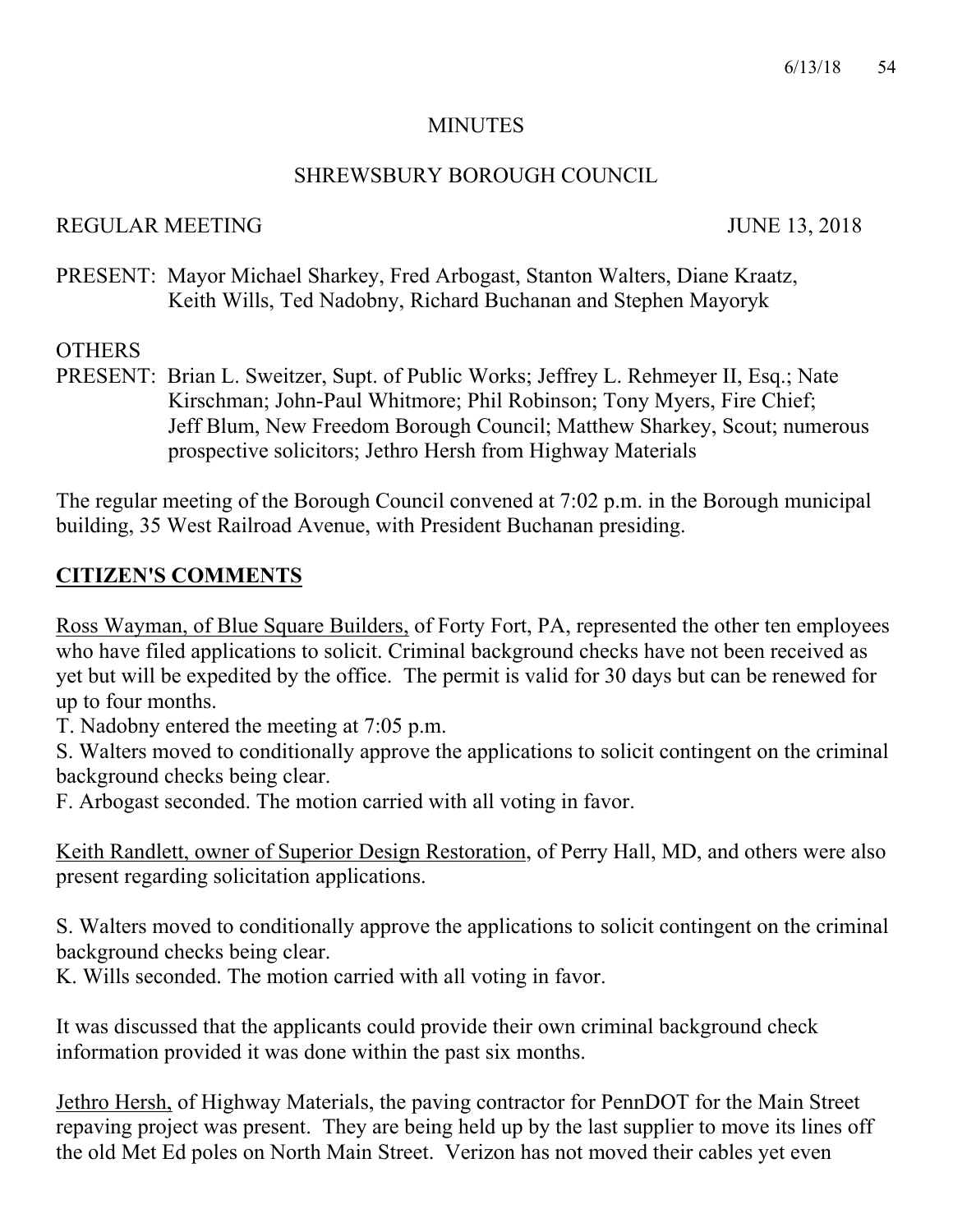though Rep. Kristin Phillips-Hill's office has contacted them twice. PennDOT does not want to extend the deadline, which is August 3. Highway Materials would like a waiver from the contract requirements that the work be done during the day. Jethro may close an alley during the day while they are working as the residents have access to their properties from the back.

S. Walters moved to grant Highway Materials a waiver to allow for up to three consecutive nights to work between the hours of 9:00 p.m. and 6:00 a.m. provided at least seven days' notice is given to allow for notification to the affected residents. This must be cleared through Supt. Sweitzer.

D. Kraatz seconded. The motion carried with all voting in favor.

# **APPROVAL OF MINUTES**

The minutes of the May 9 and 16 meeting were approved by unanimous consent by those who were at that meeting.

## **Southern Regional Police Department** – Mayor Sharkey

New Freedom Borough voted to commit to five years with the Police Department and rescinded its letter of withdrawal. A letter was received from its solicitor. New Freedom Borough Councilman, Jeff Blum, confirmed that the last statement in the letter meant that notice of withdrawal can be given only after the five year commitment expires. Three new police officers will be hired and two will be trained as school resource officers and the third will replace an officer who had resigned.

Jeff Blum also clarified that the notice to the Police Department to vacate was rescinded as well and it's up to the Police Commission if it wants to move the Department to another location. If it wants the Department to stay in New Freedom Borough, a long-term lease should be signed.

# **Water & Sewer** – T. Nadobny/Supt. Sweitzer

## Draft Sewer Capacity Report

The draft final report was received late last month and T. Nadobny is encouraging Council to review it as it will be discussed at the June 27 Authority meeting and then at the July 11 Council meeting. The two flow meters will be relocated to the Kirschner Road interceptor.

## Deer Creek Pump Station Wet Well Expansion

Two bids were received:

Clearview Excavating \$149,482.00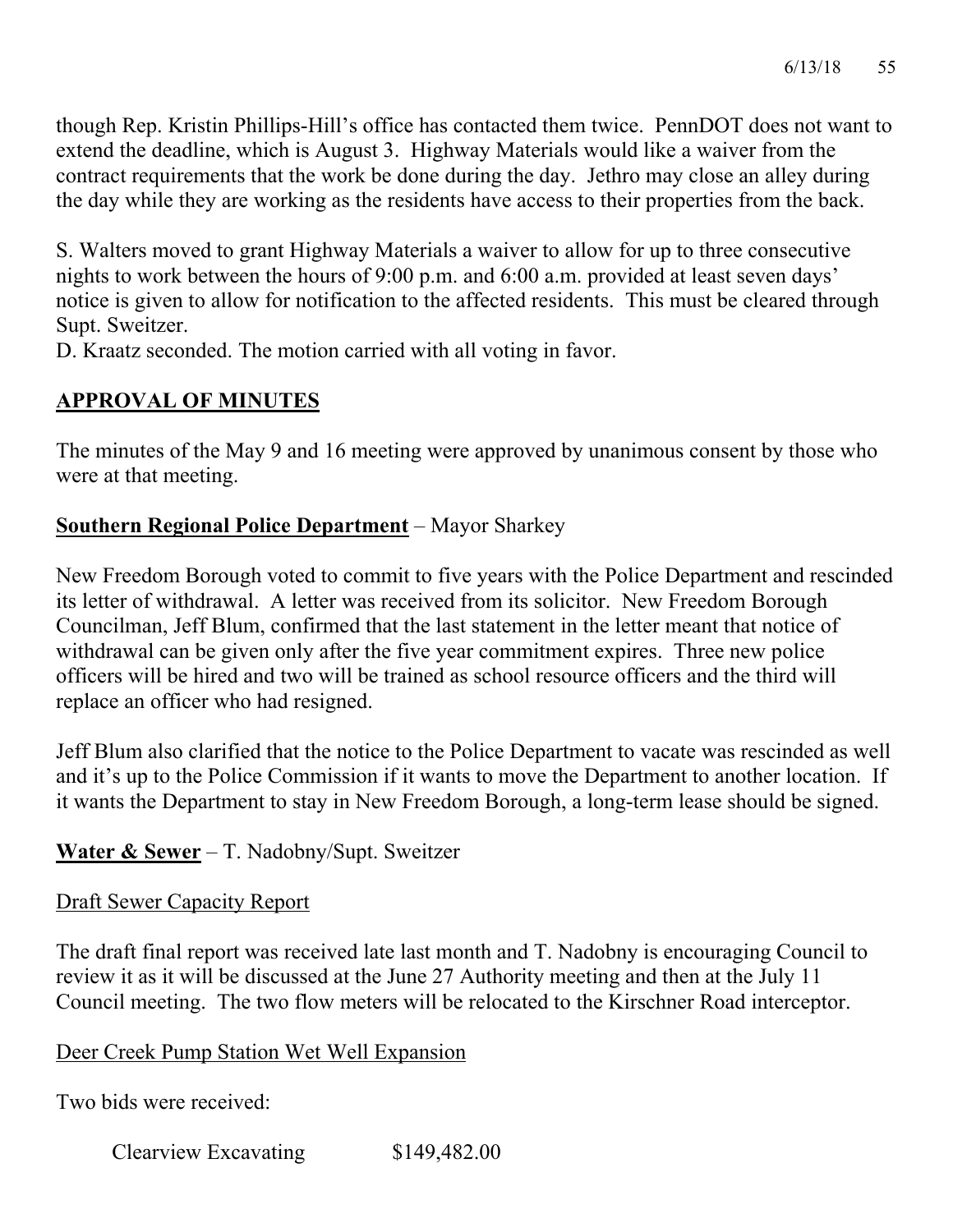Follmer Excavating \$151,731.00

The amount budgeted was \$60,000.00. The Authority tabled the decision until the next meeting. The permit expires this December and the Authority voted to ask for an extension. Another design will be considered and then rebid.

F. Arbogast moved to reject/release both bids and to concur with the request to extend the permit.

S. Mayoryk seconded. The motion carried with all voting in favor.

#### Sewer Meeting

Shrewsbury Borough, New Freedom Borough, Shrewsbury Township, and Hopewell Township representatives met for the second time on June 4 about sewer EDUs and capacity. The area that Hopewell and Shrewsbury Townships' need for EDUs would be in the Deer Creek area and all parties were made aware of the restrictions the Deer Creek pump station has currently. New Freedom Borough is reconsidering the amount of EDUs it can provide since the treatment plant exceeded the treatable sewage amount (1.4 MGD) 15 times in May. Jeff Blum stated New Freedom Borough may have 200 to 250 EDUs to sell. If the plant needs to be expanded to allow for more capacity for Shrewsbury and Hopewell Townships, the Townships should pay for the expansion. It was noted that an expansion is not part of the six year planned upgrades.

The next step would be to meet with Borough residents and business owners to see who may be interested in future capacity. Council set September 11 at 7:00 as the meeting date and time.

#### 2017 Waterline Replacement Project Final Payment

The final payment due to Macmor Construction, LLC is \$66,075.80.

T. Nadobny moved to pay Macmor Construction, LLC the final payment of \$66,075.80. F. Arbogast seconded. The motion carried with all voting in favor.

#### New Freedom Borough Proportionate Share Payments

A meeting was held on May 17 with two representatives from New Freedom Borough to discuss the budget process, communication, and the higher amount billed for proportionate share for 2018 (\$130,000.00). They have agreed to meet every fall to discuss the budget. The Borough and the Authority paid one-fourth of the budget figure we were given in October instead of the billed quarterly amount in the proportionate share report. For each of the two quarters, we underpaid the billed amount by \$32,674.00.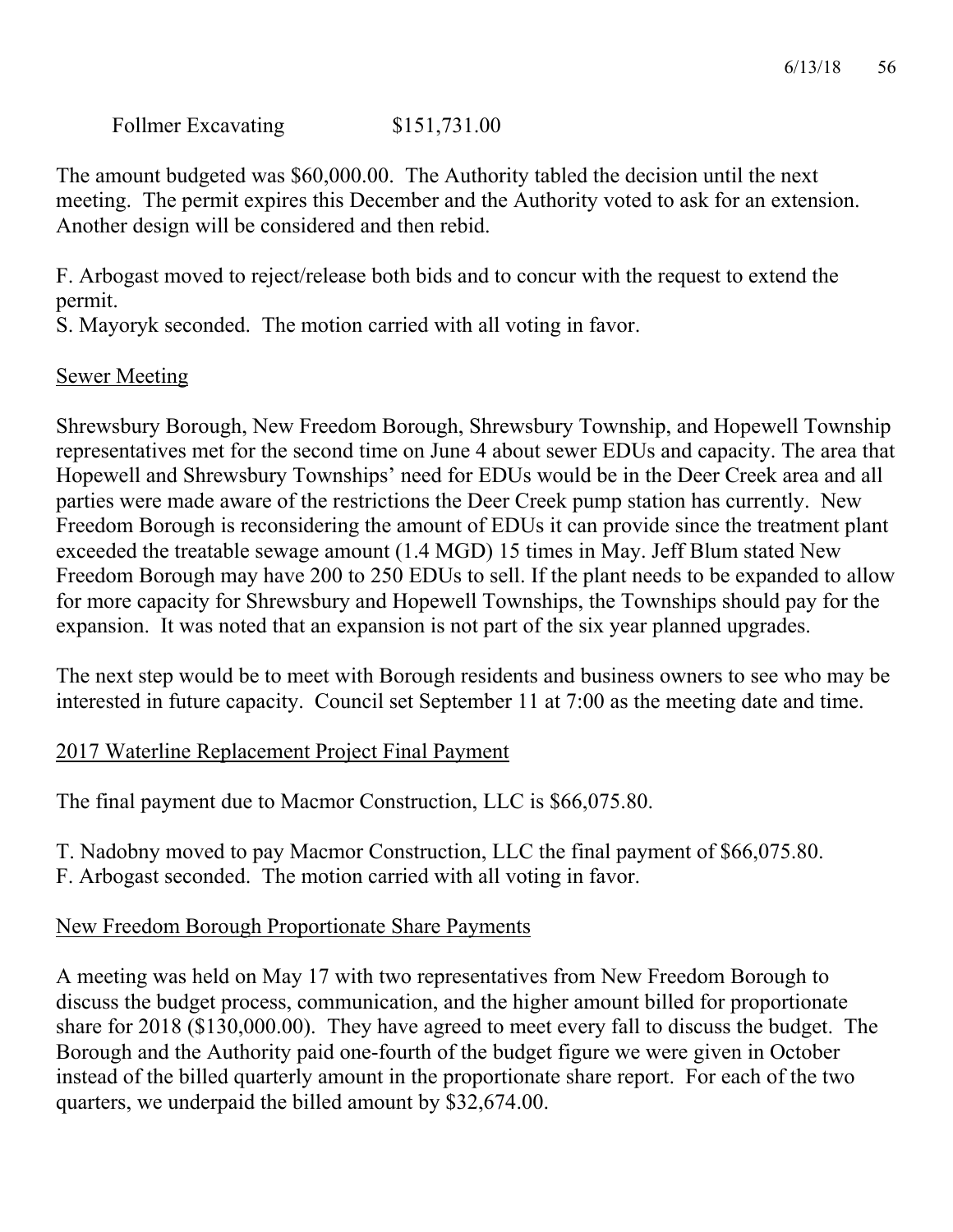S. Walters moved to pay the Borough's share (\$37,771.14 or 57.8%) of the amount we underpaid for the first and second quarter in the amount of \$65,349.00. T. Nadobny seconded. The motion carried with all voting in favor except R. Buchanan, who was opposed.

# **Public Roads & Lighting** – M. Sharkey

# Traffic Calming

Patrick Wright, Traffic Engineer with LTAP, will assist the Borough with a traffic calming committee start up in July. A letter will be sent to the citizens who attended the first traffic calming class.

## Road Paving

The road construction bids will be opened on July 11 to repave Onion Boulevard and Hill Street and some base repair on West Forrest Avenue and East Tolna Road.

## Stormwater Authority

The County is proposing a Stormwater Authority, which is different from the consortium that R. Buchanan, F. Arbogast and B. Sweitzer attended. The consortium is primarily MS4 communities who are paying for stormwater improvements. The next meeting about the potential Stormwater Authority is on June 21.

## Apple Tree Development Swale

The Public Works Department installed and seeded the swale and the charges will be sent to Gloria McCleary.

# **Public Lands, Buildings and Finance** – F. Arbogast **APPROVAL OF EXPENDITURES AND REPORT OF ACCOUNTS**

F. Arbogast moved to approve the bill list for May: general account numbers 2108 thru 2148; water account: check numbers 1402 thru 1420; sewer account: check numbers 1246 thru 1259; highway aid: none.

D. Kraatz seconded. The motion carried with all voting in favor.

# **APPROVAL OF PAYROLL REGISTER**

- F. Arbogast moved to approve the May 7 and 21 payroll registers.
- T. Nadobny seconded. The motion carried with all voting in favor.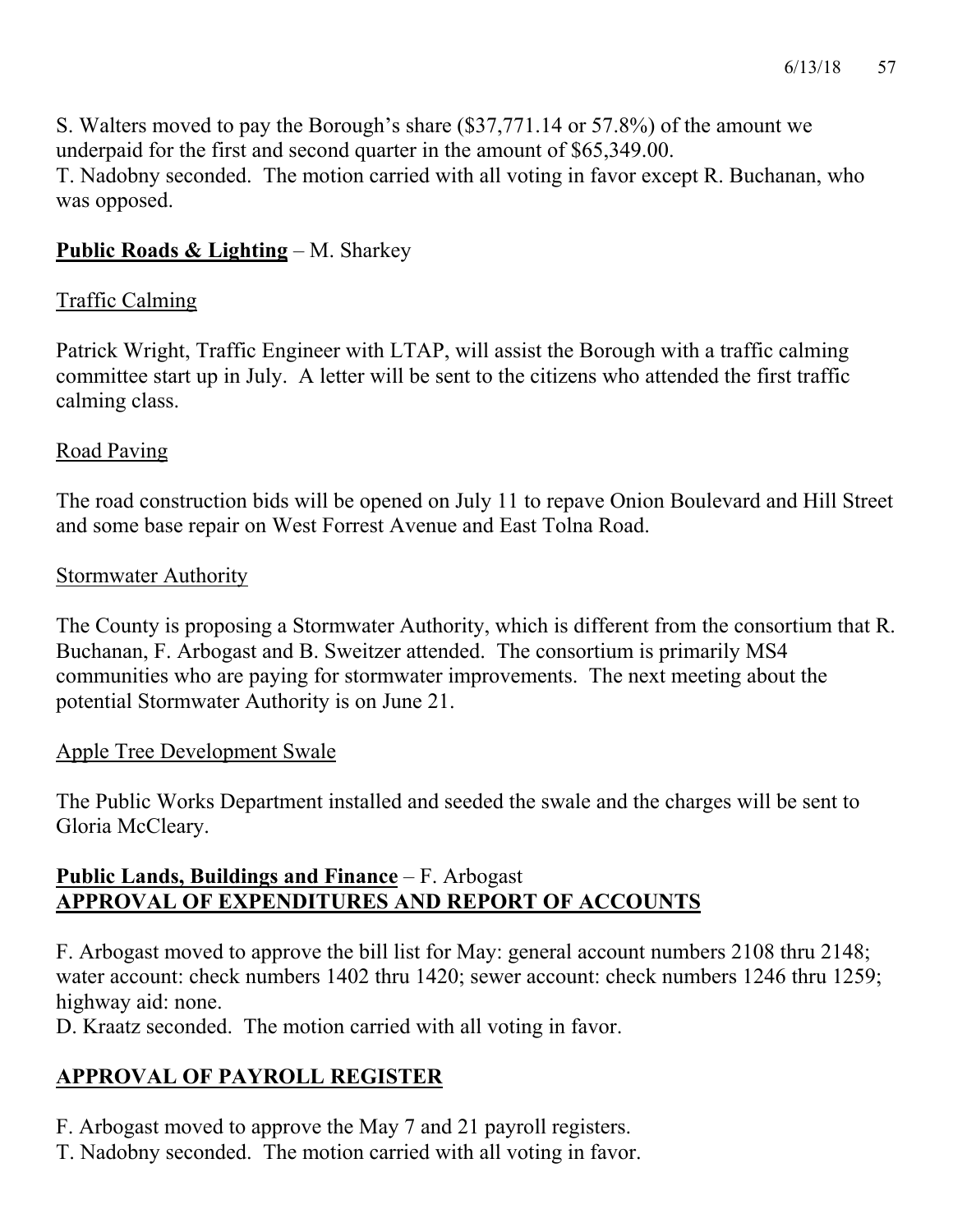# **SUBDIVISION AND LAND DEVELOPMENT BUSINESS**

## Eitzert Farms Subdivision of Lot 53

D. Kraatz reported that staff met on June 12 and the plan will proceed to the Planning Commission on June 25.

## **Codes Enforcement**

There were six permits issued in May.

#### 19 West Railroad Avenue (former post office)

The owner is offering to sell the property to the Borough for \$149,900.00. The solicitor explained that it was prudent for the real estate to be appraised to better understand its value. It was the consensus of Council to have the property appraised.

D. Kraatz moved that an appraisal be done for this property and to authorize Sol. Rehmeyer to make the arrangements.

S. Walters seconded. The motion carried with all voting in favor except F. Arbogast, who was opposed. D. Kraatz was appointed the point of contact with the property owner.

## **ENGINEER'S REPORT**

#### 2018 DCED Grant

The grants will be awarded in July and no work can start on the water lines until the grant is awarded or denied.

#### Meadow Well Permit

Eng. Lipinski sent a letter and supporting information to the U.S. Fish & Wildlife Service asking for clearance from the Pennsylvania Natural Diversity Inventory hit for Bog Turtles. The letter was approved by the SRBC to submit to the U.S. Fish & Wildlife Service.

#### 2018 Streets

Bids were advertised on June 12 and 19 for awarding at the July Council meeting.

#### **SOLICITOR'S REPORT**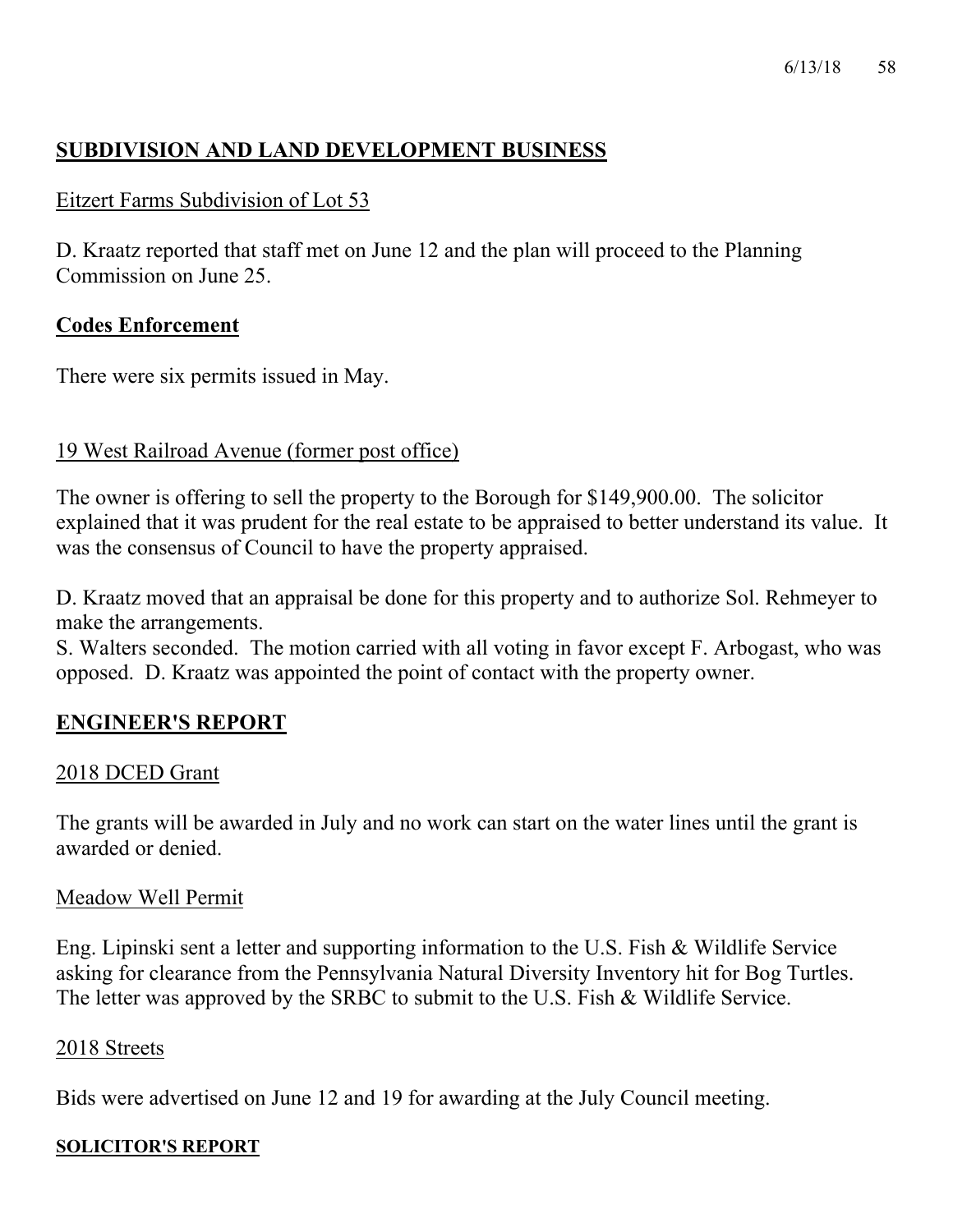#### Market Square Shopping Center Stormwater Issues

There have been no new developments since last month.

#### Kennel Issues

Sol. Rehmeyer is in the process of drafting an amendment to the Zoning Ordinance to re-define kennels and to include regulations for same. Language pertaining to service animals will be included.

#### Bed and Breakfast Issues

Sol. Rehmeyer attached a sample text that was adopted to address the Airbnb services that are being advertised.

Ordinance Number 2018-1 Authorizing Shrewsbury Borough Volunteer Fire Company to Seek Recovery of Costs Incurred when Responding to Incidents

The ordinance will be adopted next month after Sol. Rehmeyer contacts the fire chief to clarify further under what circumstance a Borough resident would be billed.

#### Refuse Specifications

Sol. Rehmeyer is in the process of drafting updated refuse bid specifications.

# **Public Safety, Welfare and Personnel** – F. Arbogast

## **Secretary's Report** – C. Bosley

The next York County Boroughs Association meeting is on June 28.

## **York Adams Tax Bureau** – M. Sharkey

M. Sharkey attended a joint meeting of the executive finance committee last week; there is proposed legislation to consolidate per capita collection and he'll be speaking with Rep. Phillips-Hill.

## **UNFINISHED BUSINESS**

# **NEW BUSINESS**